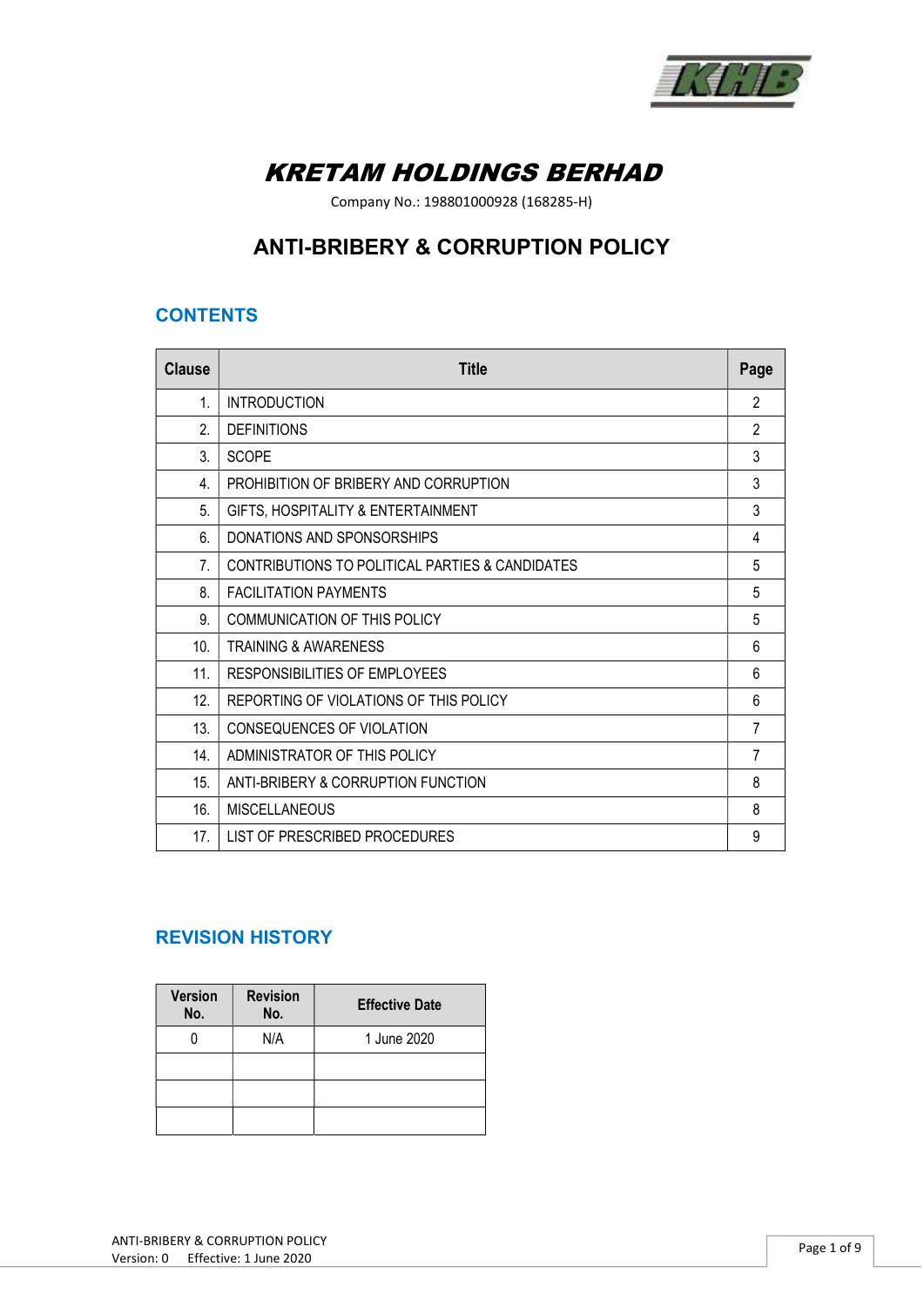

#### 1. INTRODUCTION

- 1.01 Kretam is committed to observing the highest level of professionalism, ethics and integrity in the conduct of its business, and will comply with all applicable laws and regulatory requirements in its commitment to uphold the rule of law. Kretam likewise requires its employees to observe these same standards.
- 1.02 Corruption and bribery are criminal offences that, in addition to undermining economic efficiency, sustainable development and the rule of law, could result in severe penalties not just for the individuals involved in the actual act, but Kretam itself should it be proven that Kretam had obtained business and/or related advantages as a result of such acts.
- 1.03 Kretam is exposed to bribery and corruption risk with potentially adverse consequences if and when its employees and/or service providers give, or offer or promise to give, any gratification to any person with the intention of securing business or an advantage in the conduct of business for Kretam.
- 1.04 Recognizing the risks that bribery and corruption pose, the Board of Directors of Kretam Holdings Berhad has formulated this Policy to:
	- A. set out Kretam's position on bribery and corruption;
	- B. set out the responsibilities of employees and service providers of Kretam with regards to their role in maintaining Kretam's position on bribery and corruption; and
	- C. provide guidance to employees and service providers of Kretam on recognizing and dealing with bribery and corruption situations.

#### 2. DEFINITIONS

In this Policy, unless the context requires otherwise, the following words, phrases or terms have the following meanings:

"Kretam" or "the Kretam Group" means Kretam Holdings Berhad and its subsidiaries, whether individually or collectively.

"Service provider" means a person who is in the act of performing services for, carrying out works for, or acting on behalf of Kretam, whether in his own right or as an employee, representative or agent of an organization providing services to Kretam.

"Gratification" has the same meaning as that set out in Section 3 of the Malaysian Anti-Corruption Commission Act, 2009.

"Third party" or "external party" means any individual or organization (including their employees, officials and representatives) that employees and service providers of Kretam come into contact with in the course of their work for Kretam, and includes suppliers, contractors, agents and government departments and agencies.

"Hospitality" includes, but is not limited to, travelling, accommodation and meals provided.

"Non-profit organizations" means entities that are involved in social and/or charitable causes, educational institutions, sports clubs or associations and other like bodies wherein they are not run with a view to making a profit for their members or stakeholders.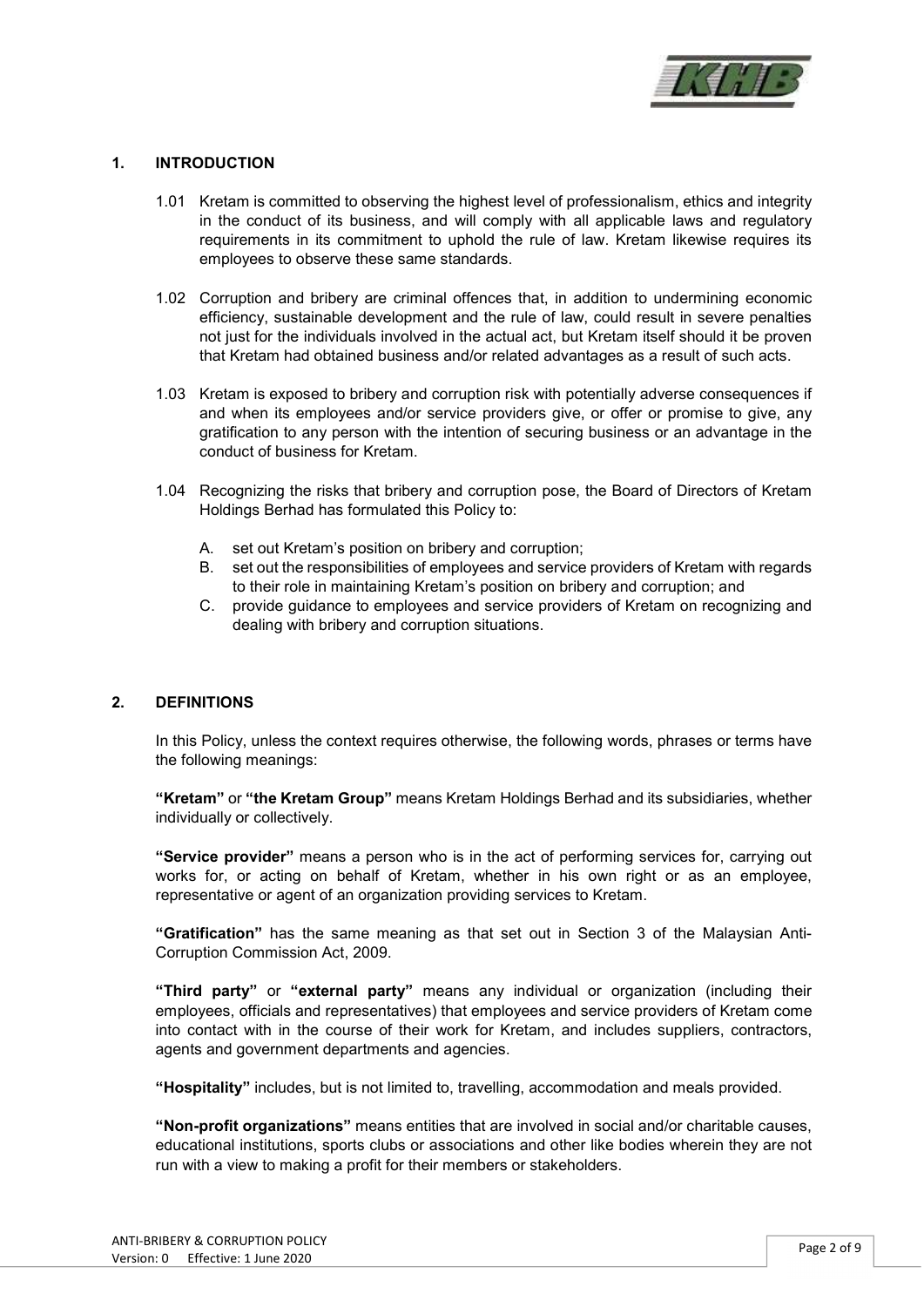

#### 3. SCOPE

This Policy and any procedure prescribed is applicable to:

- (a) Kretam Holdings Berhad;
- (b) all subsidiaries of Kretam Holdings Berhad;
- (c) all employees of the Kretam Group; and
- (d) all service providers of the Kretam Group

#### 4. PROHIBITION OF BRIBERY AND CORRUPTION

- 4.01 Employees and service providers of Kretam are prohibited from committing acts of bribery and corruption in all its forms in the course of performing their duties and/or services for Kretam, regardless of reason or the fact that such acts could obtain some kind of benefit or advantage for Kretam.
- 4.02 Employees and service providers of Kretam are not to give, or offer or promise to give, any gratification to any person (and/or the relatives or nominees of such person) that would improperly influence the decisions or actions of such person as they pertain to the business and affairs of Kretam.
- 4.03 Likewise, employees of Kretam are prohibited from soliciting for or receiving any form of gratification (whether for themselves, their relatives or nominees) as these are not only illegal, but would be a breach of their duties of good faith, fidelity, diligence and integrity in the performance of their duties.
- 4.04 In any situation, even if no actual act of bribery or corruption has taken place, employees and service providers of Kretam must strive to ensure that they are not perceived or seen to be engaging in such act.
- 4.05 No employee or service provider of Kretam will suffer, as the case may be, discrimination, penalty or other unfavourable or adverse consequences as a result of refusing to engage in the acts prohibited by this Policy.

#### 5. GIFTS, HOSPITALITY & ENTERTAINMENT

- 5.01 The exchange of gifts and/or provision of hospitality and entertainment can be an important part of business etiquette and is often a way to enhance business relationships. Such practices vary from country to country and from culture to culture. It is also recognized that in some cultures, declining a gift or hospitality can cause embarrassment or be interpreted to be a lack of courtesy and respect towards the one giving it.
- 5.02 However, the giving of gifts and/or provision of hospitality and entertainment can in some instances be seen to be an attempt to induce or influence an individual to act or make decisions improperly, and could therefore be seen to be a form of bribery and corruption.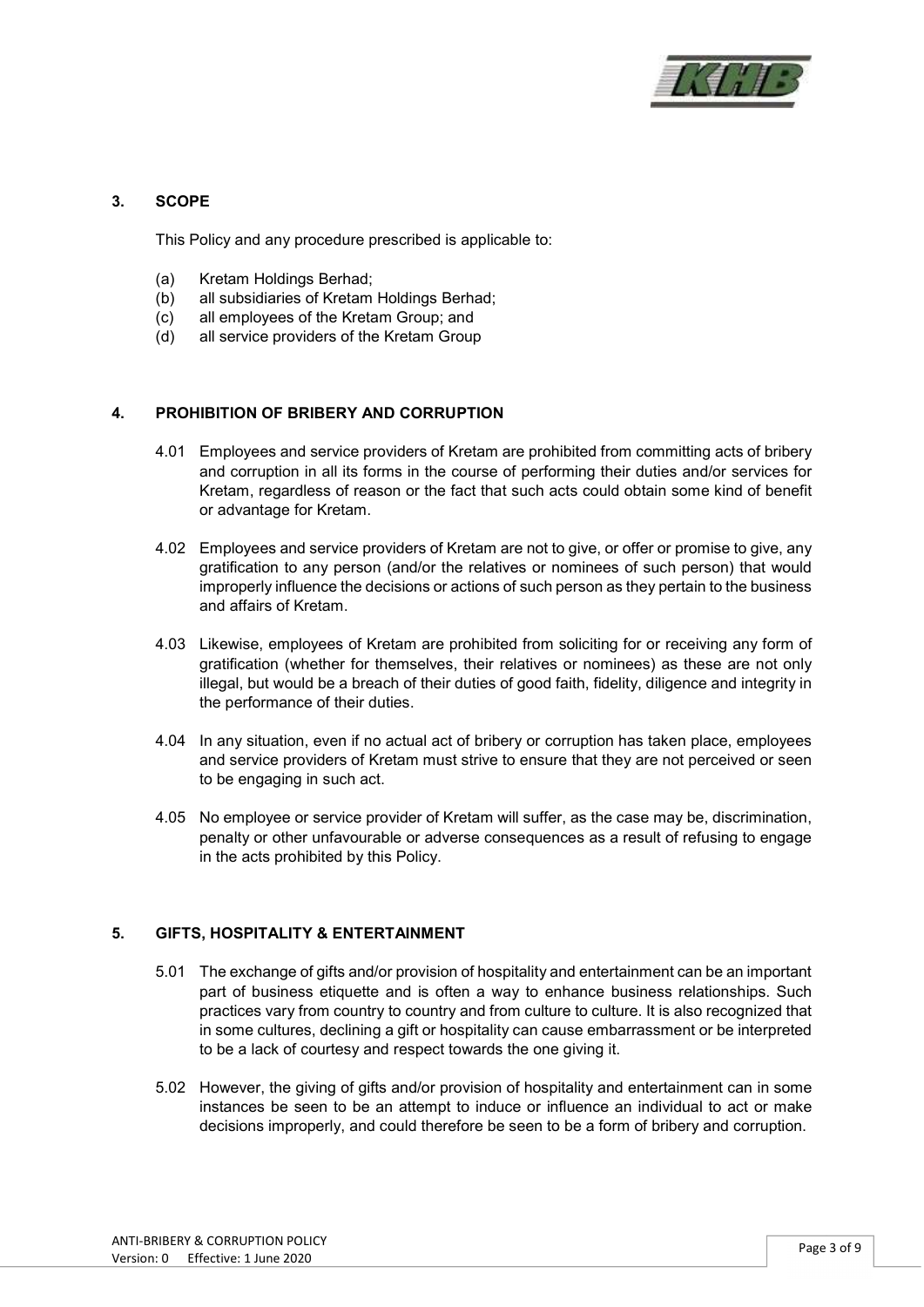

- 5.03 This Policy does not prohibit the giving or acceptance of gifts, hospitality and entertainment in its entirety. Rather, it prohibits such practices in instances where they can be seen to induce or influence the recipient to act or make decisions in a manner that is inappropriate.
- 5.04 Employees of Kretam are prohibited from soliciting for gifts, hospitality and entertainment from any third parties.
- 5.05 Employees and service providers of Kretam may only provide gifts, hospitality and entertainment if they are given without solicitation and all the following conditions are met:
	- (a) they are not given in contravention of any laws and regulations;
	- (b) they are modest and not excessive in value;
	- (c) they are of nominal value (in the case of gifts);
	- (d) they are considered common courtesy;
	- (e) they are infrequent (i.e. given no more than 2 times in any 12-month period to the same person by the same giver);
	- (f) during a festive occasion (e.g. Hari Raya), they are provided in connection with such festive occasion;
	- (g) they are provided in an open and transparent manner;
	- (h) they are not in cash or cash equivalents (e.g. vouchers or gift certificates);
	- (i) no specific favour or improper advantage from the recipient is expected in return;
	- (j) Kretam is not bidding for any anticipated or upcoming tender or contract with the recipient and/or the organization he represents.
- 5.06 Conversely, employees and service providers of Kretam may only accept gifts, hospitality and entertainment that is offered to themselves if the same conditions in 5.05 (with the necessary modifications) are met, with the exception outlined in 5.08.
- 5.07 In the case of gifts received as permitted by 5.06, the employee and service provider concerned is required to declare them to the Anti-Corruption Officer using the prescribed form (Form KHB-AC-P02/F01).
- 5.08 In instances where gifts, hospitality and entertainment offered by an external party do not meet the conditions set out in 5.05 (with the necessary modifications), but it would be considered impolite or disrespectful to refuse to accept them, the employee and service provider concerned should, after accepting them, declare them to the Anti-Corruption Officer using the prescribed form (Form KHB-AC-P02/F01). In the case of gifts, they may be required to surrender them, with management making a decision on what to do with them.

#### 6. DONATIONS AND SPONSORSHIPS

- 6.01 Kretam may make donations to or provide sponsorship for non-profit organizations, government-led initiatives or other charitable or social causes as part of its corporate social responsibility and sustainable development goals.
- 6.02 In giving any donation or sponsorship, Kretam will ensure that:
	- (a) such donation or sponsorship is not prohibited by law;
	- (b) the non-profit organization is a valid entity genuinely carrying out the non-profit activities that it holds itself out to be;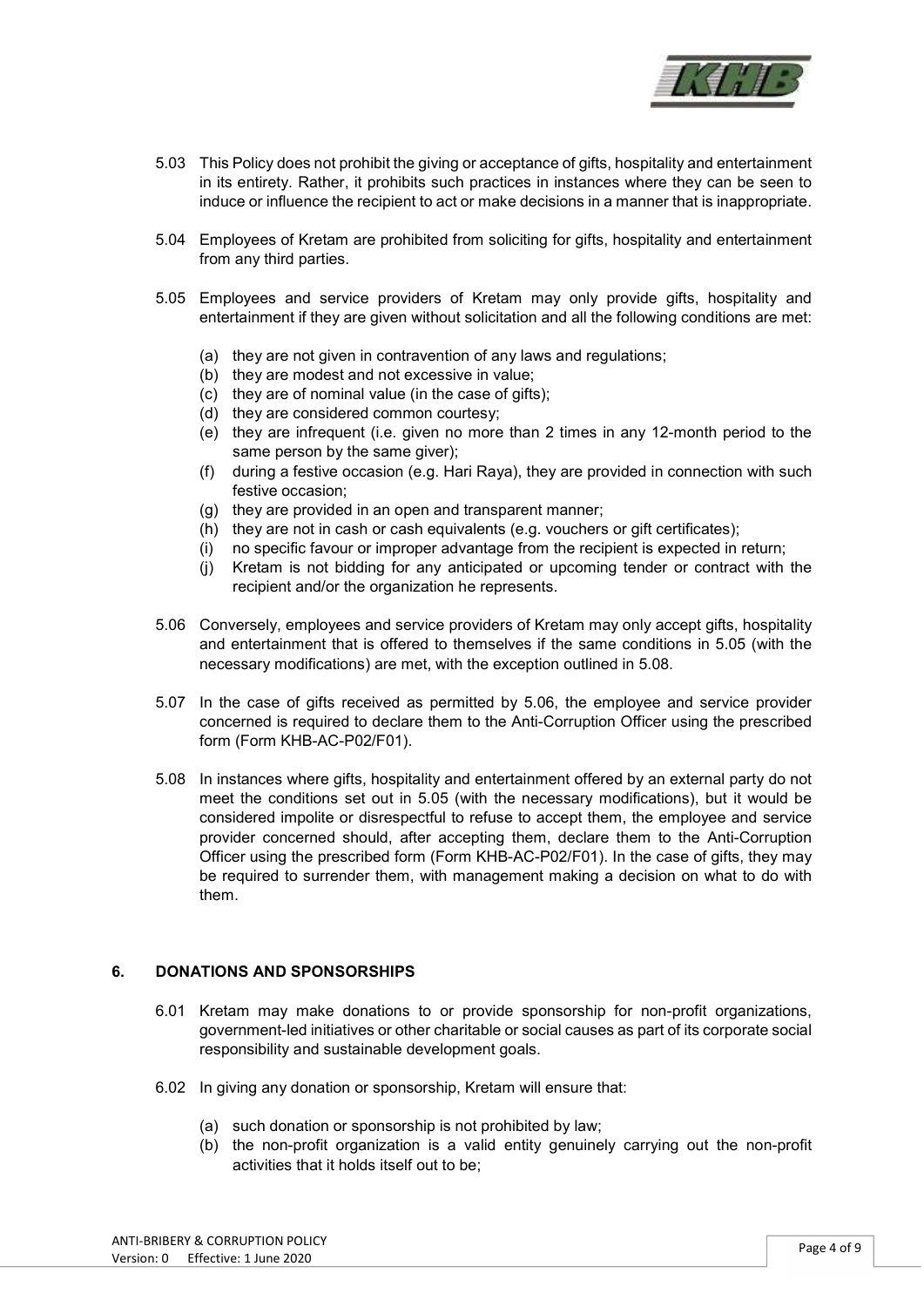

- (c) the non-profit organization is not connected to any person who could pose a bribery and corruption risk to Kretam (for example, government officials);
- (d) the non-profit organization is not used as a front to disguise bribery or other improper payments to any person, nor is the donation or sponsorship being used as a means to cover up an undue payment or bribery;
- (e) the donation or sponsorship is not perceived to be given in expectation of, or as a reward for, a favourable decision or action from any person with business or other dealings with Kretam, who may happen to be connected to the non-profit organization in question; and
- (f) such donation or sponsorship will be disbursed through legal and proper channels.

#### 7. CONTRIBUTIONS TO POLITICAL PARTIES & CANDIDATES

- 7.01 Kretam will not make any contributions or provide any support, whether monetary or inkind, to any political party or candidate running for public office to avoid the possibility of being in a situation where it is perceived to be enjoying consequential favourable treatment from any such subsequently elected party or candidate.
- 7.02 Employees of Kretam are nevertheless free to support any political party or election candidate of their own choice, but such support shall be given entirely in their own personal capacities.

#### 8. FACILITATION PAYMENTS

- 8.01 Facilitation payments are unofficial payments made to an individual personally to secure or expedite the performance by that individual of a routine or administrative duty or function carried out by him which he is in any event obligated to perform.
- 8.02 Although the amounts required for them are usually relatively small, employees and service providers of Kretam are prohibited from making facilitation payments in the course of Kretam's business as they are seen to be a form of bribery.
- 8.03 Nothing in 8.02 prohibits the use of any legal and recognised fast track process that is publicly available on payment of a fee.

#### 9. COMMUNICATION OF THIS POLICY

- 9.01 This Policy shall be communicated to all employees and business associates of Kretam via its communication channels such as email, intranet, and internet.
- 9.02 This Policy shall also be available for public viewing and download at Kretam's website (www.kretam.com). It shall also be provided (whether in printed form or soft copy) to any person who requests for it.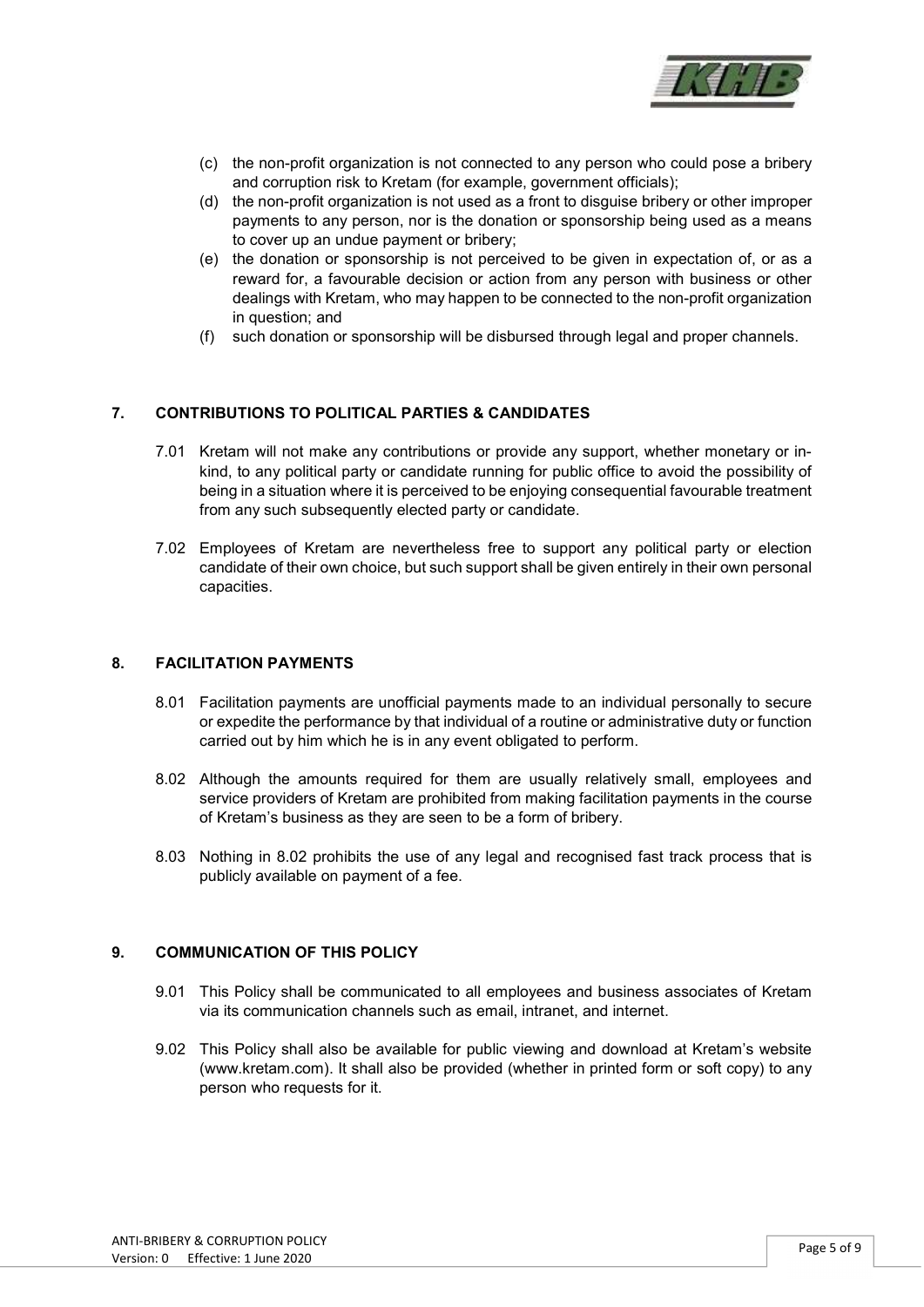

#### 10. TRAINING & AWARENESS

- 10.01 Employees, service providers and other business associates who are considered to be posing more than a minor bribery and corruption risk to Kretam shall be required to undergo training and/or briefing sessions on anti-bribery and corruption at intervals commensurate with the level of risk which they expose Kretam to, and in any case, at least once every 2 years.
- 10.02 Such persons may also be required to attend training and/or briefing sessions on an ad hoc basis, as and when they are undertaking specific assignments that are perceived to expose Kretam to bribery and corruption risk.

#### 11. RESPONSIBILITIES OF EMPLOYEES

- 11.01 In addition to other requirements elsewhere in this Policy, employees are required to:
	- (a) familiarize themselves with the purpose and requirements of this Policy;
	- (b) refer to the Anti-Corruption Officer any questions about this Policy or if they need clarification about the required action in a particular situation;
	- (c) be alert to incidents of, or indications or evidence of possible violations of this Policy;
	- (d) alert their superiors to any suspicious transactions (whether in the process of being undertaken or already concluded) and other indicators of bribery or corruption; and
	- (e) report suspicious transactions to the Anti-Corruption Officer.
- 11.02 In respect of 11.01(c), (d) and (e), the departmental or divisional heads to be identified in the relevant Procedure shall ensure that the staff reporting to them continuously monitor their routine activities and operations for the purpose of fulfilling the requirements stated in those sub-clauses.
- 11.03 Employees who are in managerial positions and above are required to monitor the performance of employees under them in relation to this Policy and its related procedures to ensure their understanding and compliance with them in their respective roles and functions.
- 11.04 In dealings with external parties in connection with the business and affairs of Kretam, where either the employee and/or service provider or such external party is in a position to make a decision or act in favour of the other party, the employee and/or service provider in question shall refrain from discussing any matter (e.g. business or employment opportunities) that could lead to personal benefits for the party (and/or his relatives or nominees) that is in a position to make such decision or undertake such action.

#### 12. REPORTING OF VIOLATIONS OF THIS POLICY

12.01 Employees of Kretam who encounter any acts of bribery and corruption or other violations (whether actual or suspected) of this Policy committed by other employees and service providers are required to report them.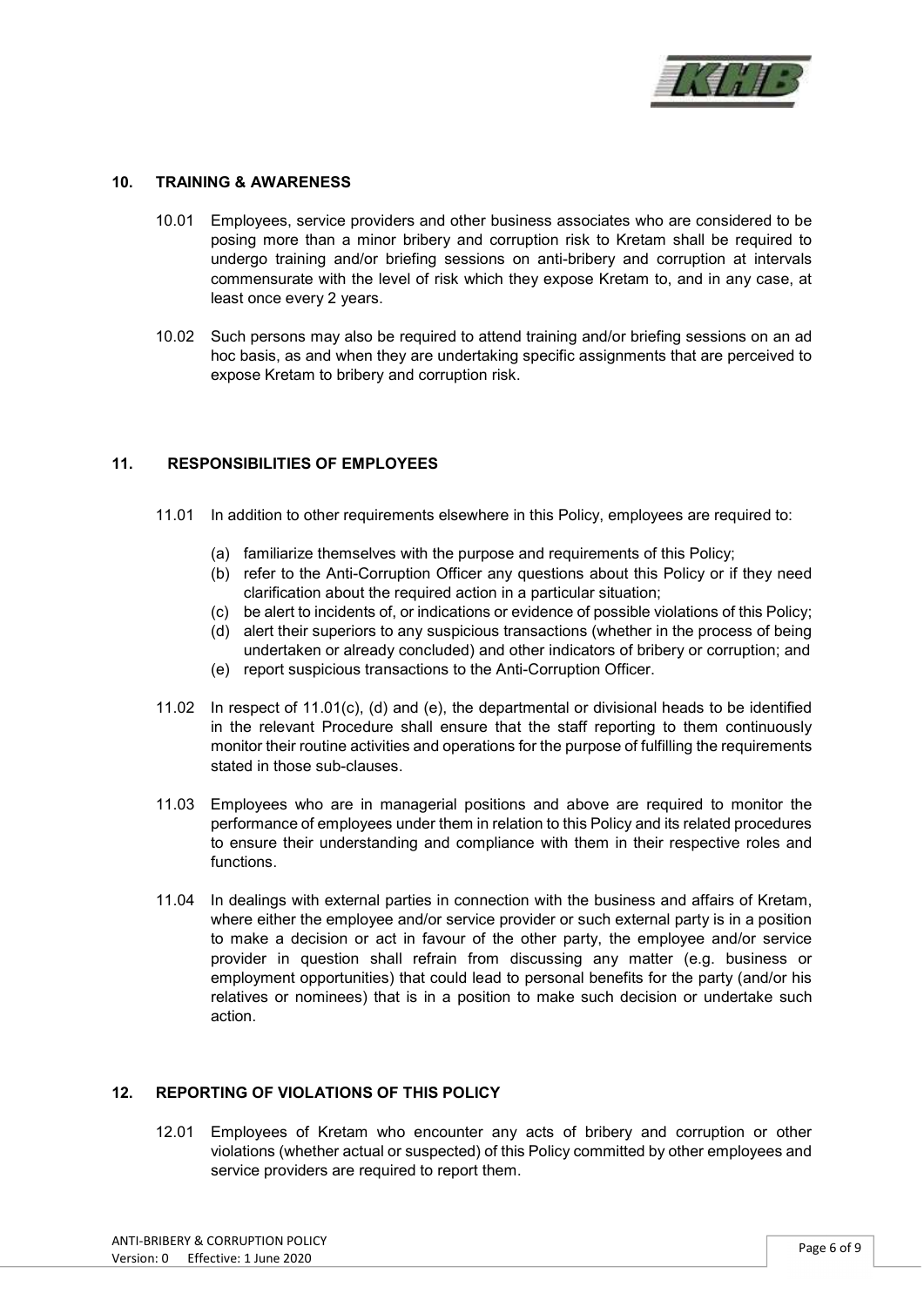

- 12.02 Persons other than employees of Kretam who have any knowledge of acts of bribery and corruption or other violations of this Policy committed by Kretam's employees or service providers are encouraged to report them.
- 12.03 Reports should be made to the Anti-Corruption Officer using the appropriate report form (Form KHB-AC-P01/F01). The report should contain accurate factual observations and provide as much details and information as possible. In addition to mail, courier or other means of physical delivery, reports may also be submitted by way of emails sent to the following email address: anticorruption@kretam.com
- 12.04 Kretam will ensure that the identity of the informant as well as the information being reported is kept confidential.
- 12.05 Any person who wishes to make a report anonymously may do so, using the same channels outlined in 12.03. He is however reminded that while Kretam may conduct an investigation based on his anonymous report, it cannot be used as evidence in any disciplinary proceedings, and that where he is the only person to have witnessed the incident in question, Kretam may end up not being able to take appropriate disciplinary action due to the lack of any known witness.
- 12.06 Persecution of or retaliation against any person who has made a report in good faith concerning:
	- violations (actual or suspected) of this Policy; and
	- suspicious transactions and other indicators of bribery or corruption pursuant to 11.01(d) and (e)

is strictly prohibited. Any employee of Kretam found to have engaged in such persecution or retaliation shall be subject to disciplinary action.

#### 13. CONSEQUENCES OF VIOLATION

- 13.01 Violation of this Policy by an employee constitutes a breach of his terms of service and amounts to misconduct. Appropriate disciplinary action, which may include termination of service, will be taken against any employee who is found to have violated this Policy.
- 13.02 Violations of this Policy by service providers of Kretam would amount to a breach of contract, and may result in any of the following sanctions:
	- (a) termination of contract;
	- (b) non-renewal of contract;
	- (c) non-consideration for future bids or tenders for contracts; and/or
	- (d) legal action.

#### 14. ADMINISTRATOR OF THIS POLICY

Subject to the oversight and supervision of the Board of Directors of Kretam Holdings Berhad and/or the relevant subsidiary of Kretam, the Anti-Corruption Officer shall administer this Policy.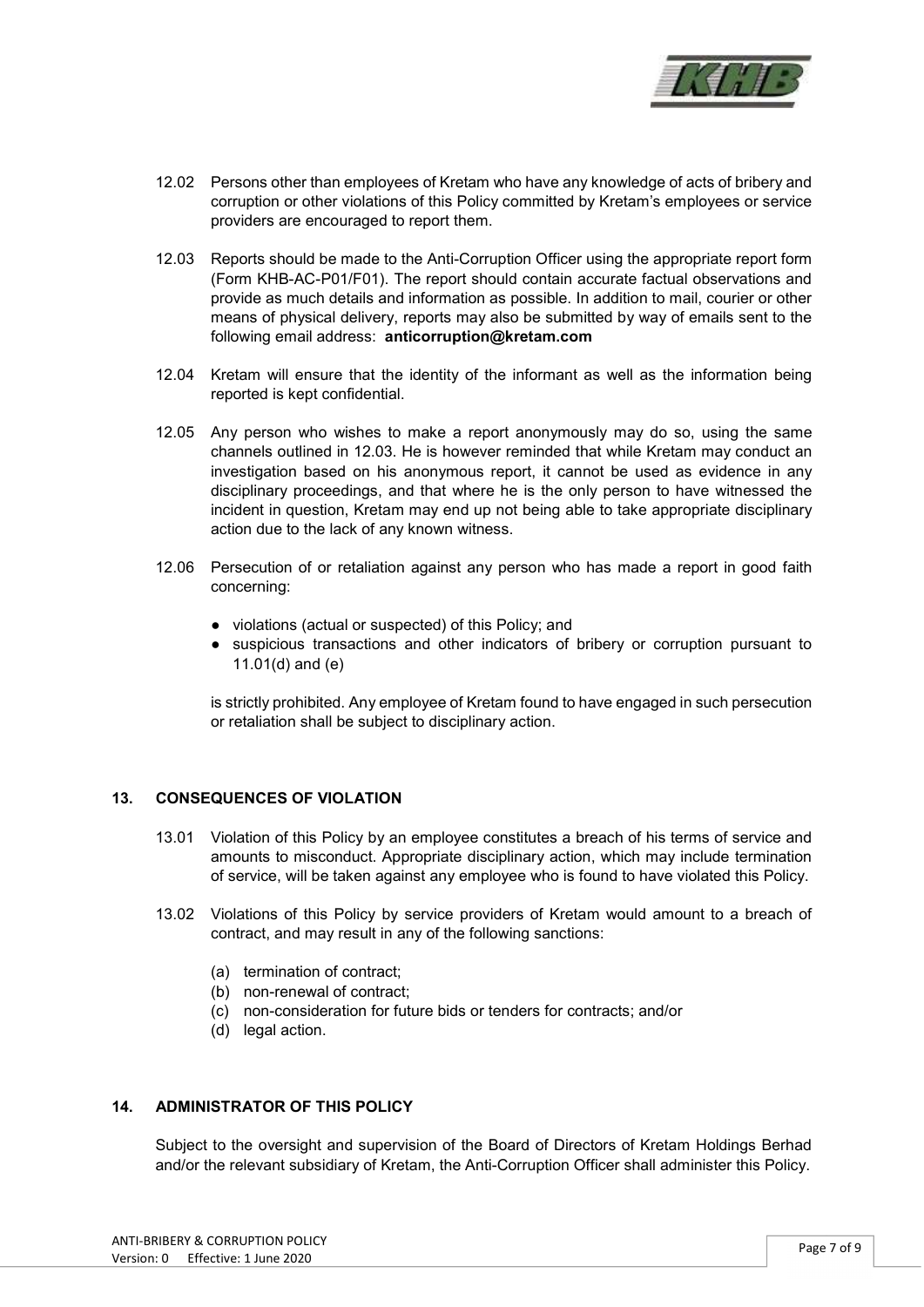

#### 15. ANTI-BRIBERY & CORRUPTION FUNCTION

- 15.01 The Anti-Corruption Unit, to be headed by the Anti-Corruption Officer, shall carry out the anti-bribery and corruption function and oversee the design, implementation, operation and management of the Kretam Group's anti-bribery and corruption programme.
- 15.02 All documentation related to this Policy and the procedures to be performed in relation to the anti-bribery and corruption programme shall be maintained and retained by the Anti-Corruption Unit.
- 15.03 The anti-bribery and corruption programme shall be subject to periodic review and internal audit to assess its effectiveness, address its weaknesses and to improve on it.
- 15.04 Kretam invites feedback from any person who believes that there are weaknesses and/or inadequacies in this Policy and/or its anti-bribery and corruption programme. For this purpose, such person(s) may contact the Anti-Corruption Officer using the same contacts set out in 16.04.

#### 16. MISCELLANEOUS

- 16.01 The Board of Directors of Kretam Holdings Berhad and/or the relevant subsidiary of Kretam may prescribe procedures to be followed in complying with the requirements of this Policy, which may provide additional guidance on the same.
- 16.02 This Policy may be translated into other languages. Where there is any conflict or inconsistency between any translation and the English version, the latter shall prevail.
- 16.03 Unless the context specifically requires otherwise, references to the male gender shall include the female gender and references to the singular shall include the plural, and vice versa.
- 16.04 Any person who has any questions or needs further information on anti-bribery and corruption matters pertaining to Kretam may contact the Anti-Corruption Officer as follows:

| <b>Address:</b> | Kretam Holdings Berhad<br>Wisma KHB, Lot 6 Block 44<br>Leboh Tiga<br>90000 Sandakan, Sabah |
|-----------------|--------------------------------------------------------------------------------------------|
| Telephone No.:  | (089) 218999 (from within Malaysia)<br>+6089218999 (from outside Malaysia)                 |
| Email:          | anticorruption@kretam.com                                                                  |